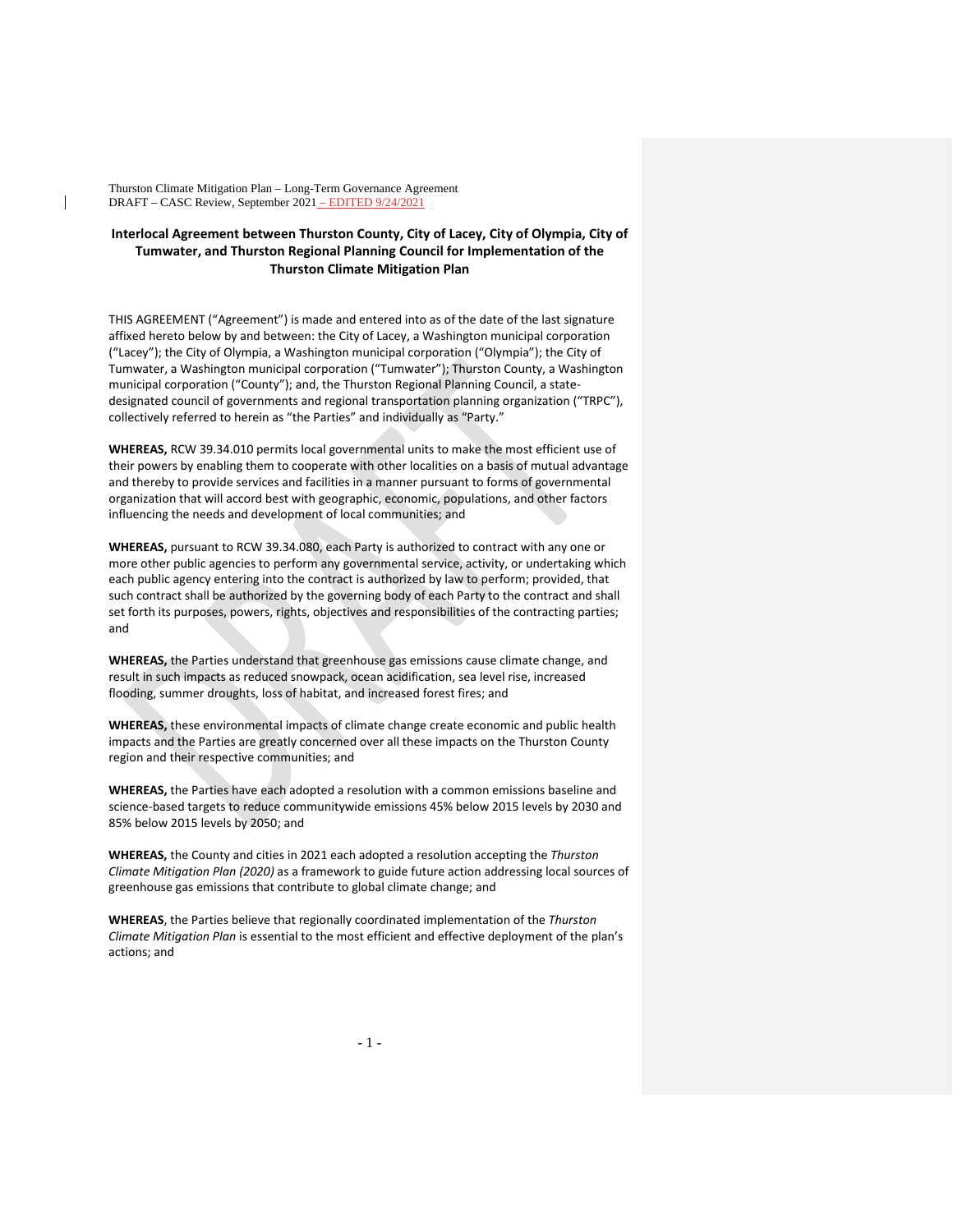**WHEREAS,** the County and cities wish to contract with TRPC, given TRPC's mission and staff expertise, to support and coordinate regional efforts to implement the *Thurston Climate Mitigation Plan*.

**NOW, THEREFORE**, in consideration of the mutual promises contained herein, the Parties agree as follows:

## **I. Purpose and Goals of Agreement**

The purpose of this Agreement is to support regionally coordinated implementation of the *Thurston Climate Mitigation Plan* and achieve the following goals:

- To maintain momentum for local climate action.
- To develop efficient regional solutions for reducing sources of greenhouse gases in ways that support all partner jurisdictions.
- To provide accountability on progress toward achieving regional climate targets.
- To build public awareness of and engagement in climate mitigation activities across the region.

## **II. Annual Work Program**

The Parties will approve an annual work program and budget to achieve the purpose and goals of the regional climate partnership. The work program will include, but is not limited to, the following tasks:

- i. **Oversight and Coordination Committees**. To maintain momentum for local climate action and coordinate implementation of climate mitigation activities, the Parties agree to convene the following committees:
	- a. A **Climate Action Steering Committee** ("CASC") whose membership consists of policymaker representation from each of the jurisdiction Parties. The role of the CASC is to provide continued coordinated leadership to build local capacity for climate mitigation action. The Steering Committee is an advisory body to the four Parties. The four Parties do not delegate jurisdictional decision authority to the Steering Committee. The charge of the Steering Committee is to:
		- i. Review and approve an annual Work Program that identifies regional priorities for the upcoming year.
		- ii. Review progress toward achieving emissions targets.
		- iii. Discuss and coordinate on opportunities for regional collaboration, including legislative priorities, funding, and public private partnerships.
		- iv. Review and approve any proposed changes to TCMP strategy, based on emerging information.
		- v. Where needed, convene issue-specific working groups on an ad-hoc basis to provide targeted input on implementation activities.
	- b. A **Multijurisdictional Staff Team** ("MST") whose membership consists of staff from each of the jurisdiction Parties. The role of the MST is to provide staff coordination and technical support for climate mitigation implementation. The charge of the MST is to: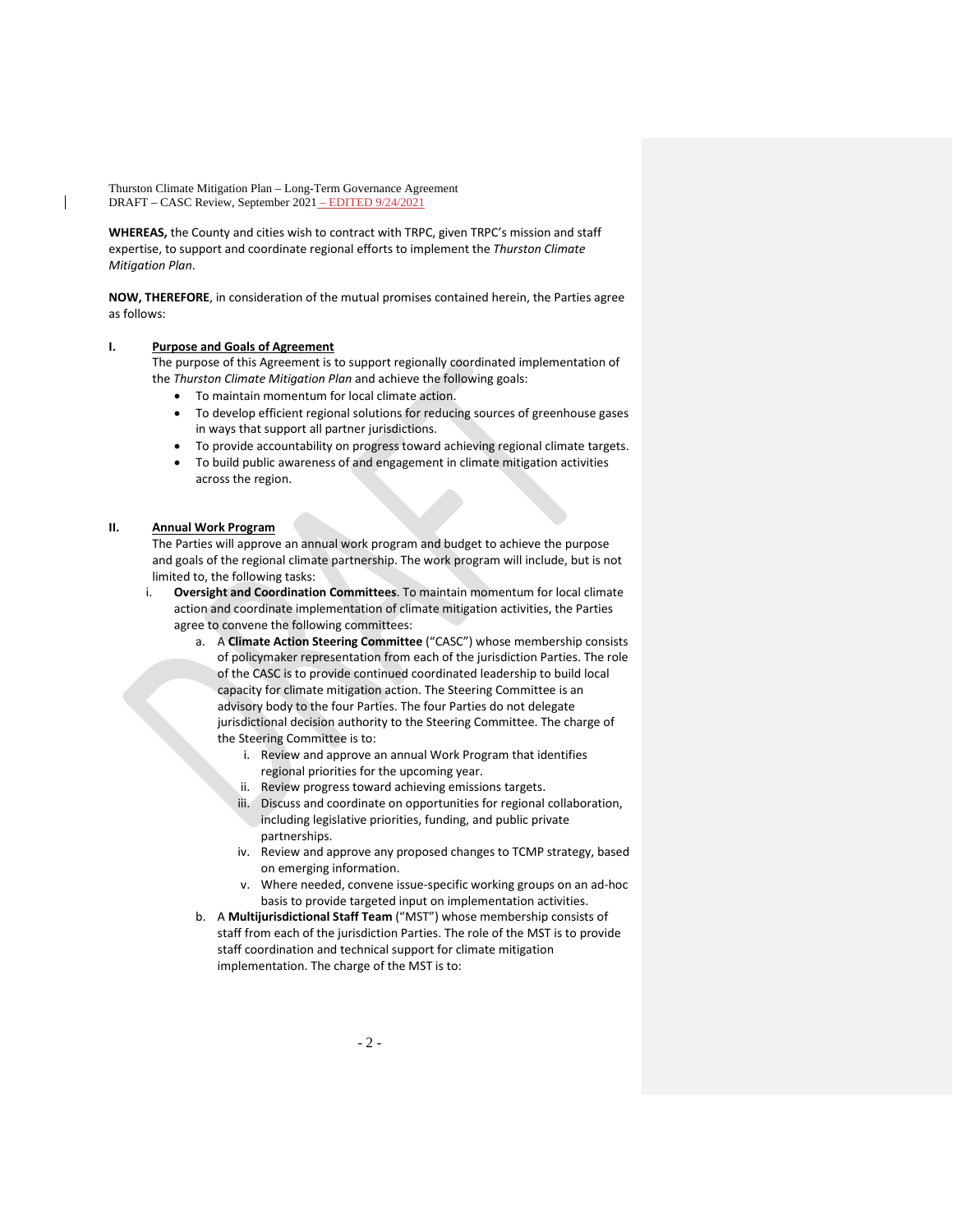- i. Develop an Annual Work Program and budget that identifies regional priorities for the upcoming year to be reviewed by the Climate Advisory Committee and CASC.
- ii. Assist in development and review of an annual implementation progress report.
- iii. Share information on implementation activities
- iv. Discuss and coordinate on opportunities for regional collaboration, including funding
- v. Identify and recommend changes to TCMP strategy, based on emerging information.
- vi. Identify items that require discussion or decisions by the CASC.
- ii. **Regional Priorities.** To develop efficient regional solutions for reducing sources of greenhouse gases in ways that support all partner jurisdictions, the Parties will develop an annual list of regional initiatives to be included in the work program, in addition to other standing tasks.
	- a. The list of annual initiatives will be developed by MST, reviewed by Climate Advisory Workgroup, and approved by CASC.
	- b. Annual initiatives may include regional actions from the Thurston Climate Mitigation Program or other work products needed to achieve the plan's intent (i.e., guidance, research, technical assistance, model policy, legislation).
	- c. Annual initiatives may be led by one of the Parties, a specified regional partner, or the Parties may choose to contract for professional services from a qualified vendor or contractor.
	- d. Parties may approve a Request for Qualifications or Request for Proposals (RFQ/RFP) to secure vendors or consultants needed to accomplish any initiative, and shall interview one or more applicants and make an appointment provided sufficient funds are available. The CASC may designate a subcommittee to oversee this review process.
- iii. **Monitoring and Assessment.** To provide accountability on progress toward achieving regional climate targets, the Parties will develop and maintain a monitoring and assessment program that tracks and reports on climate mitigation activities and outcomes.
- iv. **Public Outreach.** To build public awareness of and engagement in climate mitigation activities across the region, the partnership agrees to coordinate public outreach activities.

## **III. Funding and In-kind Commitment**

- i. **Program Manager.** Thurston Regional Planning Council will serve as the Program Manager for this Agreement on behalf of the Parties. The Program Manager will collect and manage funds devoted to the purposes set forth in this Agreement, for the period in which funds are to be expended. The Program Manager will utilize 10% of the annual assessment for administrative costs, such as contract and fiscal management.
- ii. **Annual Assessment.Funding.** The Parties shall each contribute an equal share of funds sufficient for the estimated costs of the Annual Work Program. The Parties shall contribute funds annually in advance of services provided. Any funds not used

**Commented [AO1]:** 9/24 edit – Title changed from "fiscal agent" to "program manager." TRPC can serve as a progra manager for contracts, but not a fiscal agent.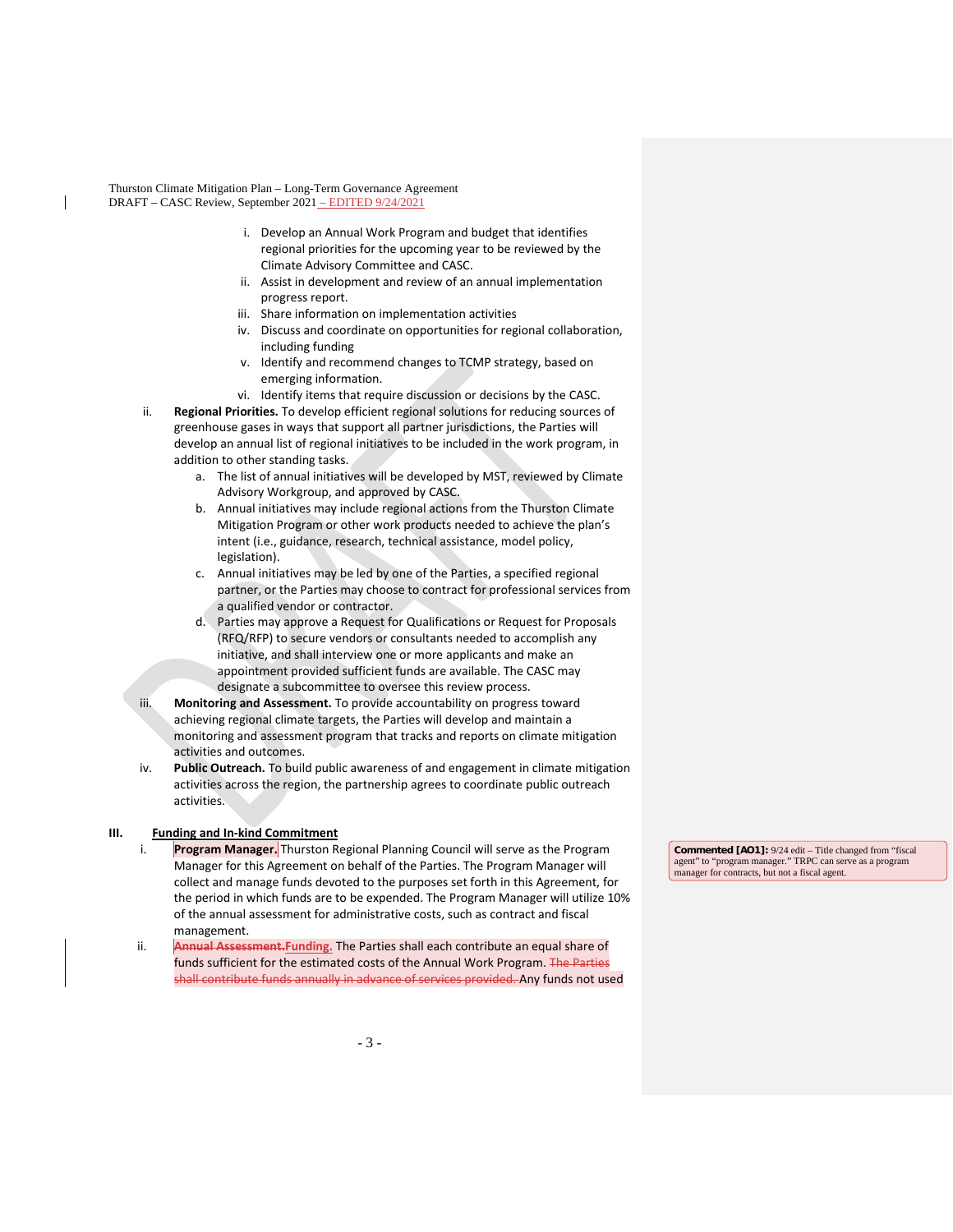> in any given year will be usedmay be considered for use in the execution of the following year's Work Program.

- iii. **Pooled Funding.** The Parties agree to pool funding and resources to the extent possible to address regional climate mitigation priorities. Any Party may choose to contribute additional funding subject to the approval of its governing body and the requirements of the applicable fund source.
- iv. **In-kind Commitment.** Each Party will allocate in-kind staff time of at minimum 0.25 FTE/year to implement this Agreement. In-kind staff support includes, but is not limited to:
	- a. Staff participation in the Multijurisdictional Staff Team, including development of Annual Work Program
	- b. Completion of quarterly reporting and review of annual report
	- c. Attendance at Steering Committee meetings
	- d. Support from jurisdictional staff with specific expertise (i.e., planning, transportation, water resources, etc.)
	- e. Support from jurisdictional public information officers and other communications staff in public communication, outreach, and gathering public opinion through jurisdictional newsletters, mailing lists, social and print media, and other jurisdictional tools and contacts.

## **IV. Indemnification and Insurance**

Each Party agrees to defend, indemnify, and hold the other parties, their officers, officials, employees and volunteers harmless from any and all claims, injuries, damages, losses, or suits including reasonable attorney fees, arising out of or in connection with the indemnifying Party's performance of this Agreement, including injuries and damages caused by the negligence of the indemnifying Party's officers, officials, and employees.

The Parties agree to maintain liability insurance; this may be fulfilled by a Party's membership and coverage in Washington Cities Insurance Authority (WCIA), a selfinsured municipal insurance pool.

## **V. No Separate Legal Entity Created**

This Agreement creates no separate legal entity.

#### **VI. Duration of Agreement**

This Agreement shall be effective on the date of the last signature affixed hereto and shall terminate three years from the execution date. The Parties may choose to renew this agreement for additional periods.

## **VII. Amendment of Agreement**

This Agreement may be amended or terminated upon mutual agreement of the Parties. The Parties may amend this Agreement to allow other jurisdictions to participate in Thurston Climate Mitigation Plan implementation. As a prerequisite for joining the Agreement, new parties must adopt Phase 1's common emissions-reduction targets and prepare a climate mitigation implementation strategy for that jurisdiction. Each new jurisdiction would be responsible for an equal share of the costs of this agreement.

**Commented [AO2]:** 9/24 edit – maintain equal share of funding, but remove references to annual assessment. For ease of administration, TRPC's preferred approach is to invoice partners monthly, as has been the approach in Phases 1-3.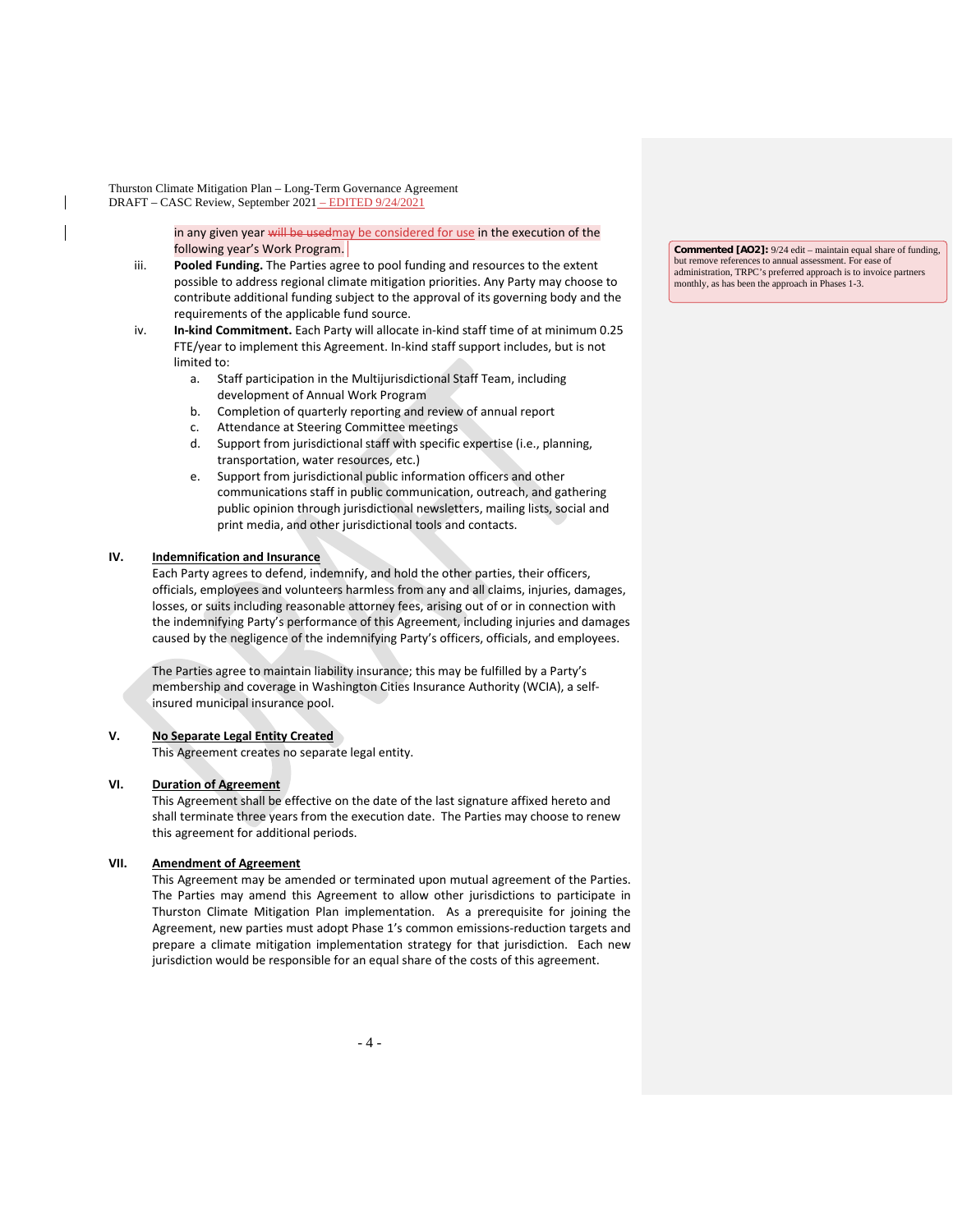> A Party may withdraw from the agreement upon 60 days written notice to the remaining parties, and there is no reimbursement upon withdrawal. The agreement shall automatically terminate when only one Party remains.

## **VIII. Interpretation and Venue**

This Agreement shall be governed by the laws of the State of Washington as to interpretation and performance. The Parties hereby agree that venue for enforcement of any provisions shall be the Superior Court of Thurston County.

## **IX. Entire Agreement**

This Agreement sets forth all terms and conditions agreed upon by the Parties and supersedes any and all prior agreements oral or otherwise with respect to the specific subject matter addressed herein.

#### **X. Recording**

Prior to its entry into force, this Agreement shall be filed with the Thurston County Auditor's Office or posted upon the Parties' websites as provided by RCW 39.34.040.

## **XI. Counterparts**

This Agreement may be executed in counterparts, and all such counterparts once so executed shall together be deemed to constitute one final agreement, as if one document had been signed by all Parties, and each such counterpart, upon execution and delivery, shall be deemed a complete original, binding on the parties. A faxed or email copy of an original signature shall be deemed to have the same force and effect as the original signature.

#### **XII. Rights**

This Agreement is between the signatory Parties only and does not create any thirdparty rights.

## **XIII. Notice**

Any notice required under this Agreement shall be to the party at the address listed below and it shall become effective five business days following the date of deposit with the United States Postal Service.

## **THURSTON COUNTY**

Attn: Josh Cummings, Community Planning and Economic Development Director Re: Climate Plan Implementation 2000 Lakeridge Dr. SW Olympia, WA 98502

## **CITY OF OLYMPIA**

Attn: Pamela Braff, Climate Program Manager Re: Climate Plan Implementation P.O. Box 1967 Olympia, WA 98507-1967

#### **CITY OF LACEY**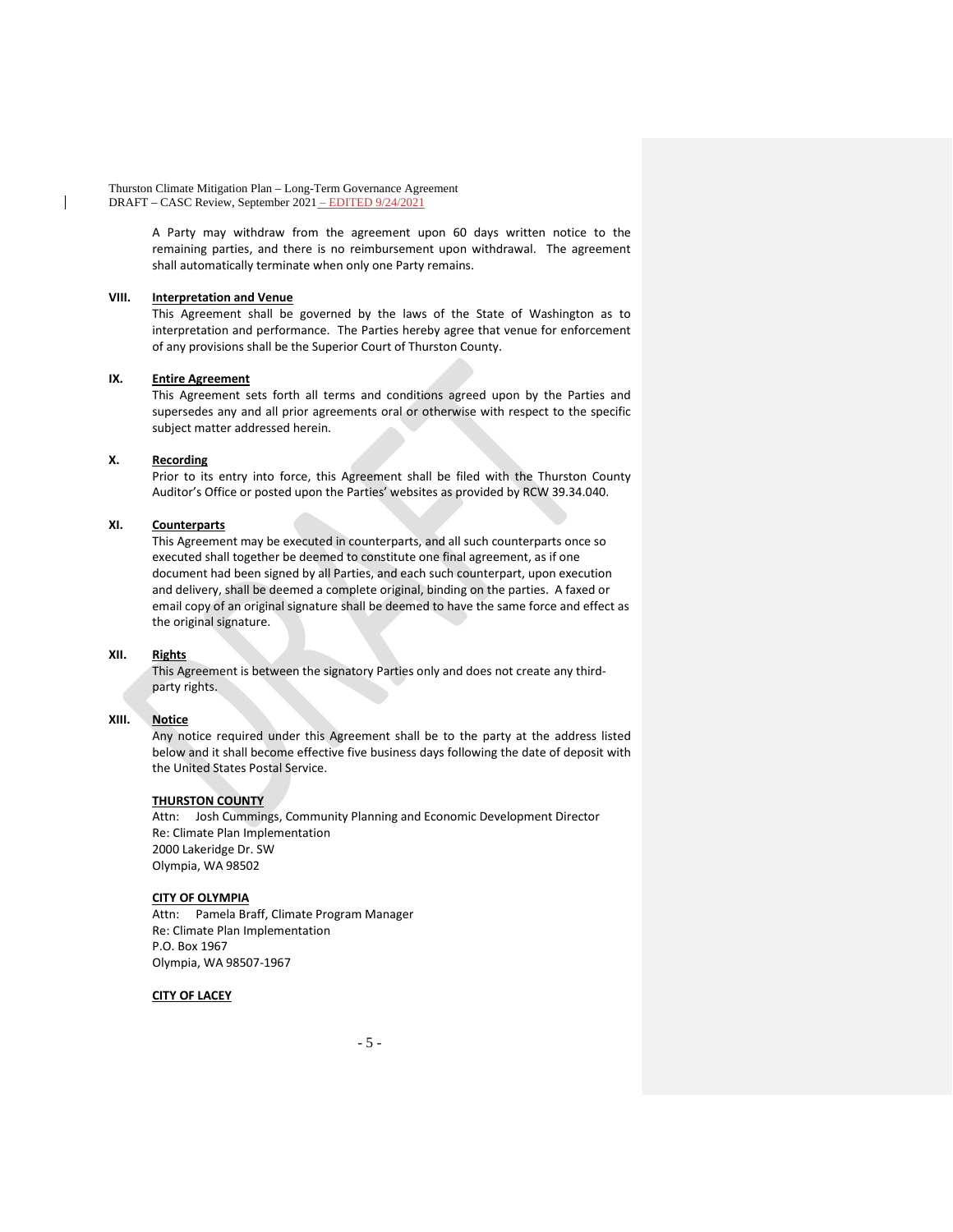> Attn: Rick Walk, Community Development Director Re: Climate Plan Implementation 420 College Street SE Lacey, WA 98503

## **CITY OF TUMWATER**

Attn: Brad Medrud, Planning Manager Re: Climate Plan Implementation 555 Israel Road SW Tumwater, WA 98501

## **THURSTON REGIONAL PLANNING COUNCIL**

Attn: Allison Osterberg, Senior Planner Re: Climate Plan Implementation 2411 Chandler Court SW Olympia, WA 98502

[Signatures are affixed to next page.]